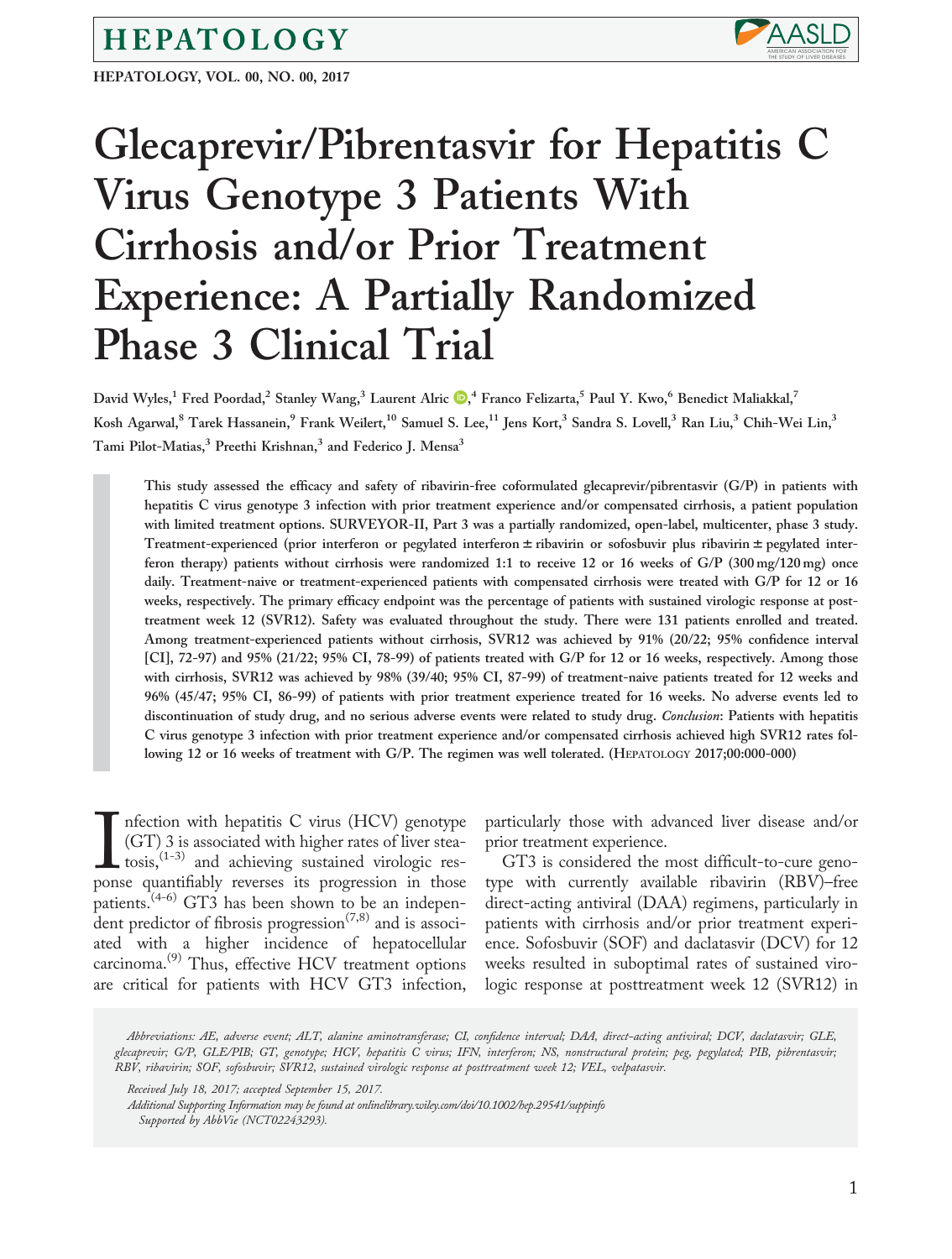treatment-naive and treatment-experienced patients with HCV GT3 infection and compensated cirrhosis (58% and 69%, respectively)<sup>(10)</sup>; addition of RBV and/ or extended therapy duration modestly increased SVR12 rates in these populations.<sup>(11)</sup> Current treatment guidelines recommend  $SOF + DCV$  with or without RBV for 24 weeks in patients with GT3 infection and compensated cirrhosis.<sup>(12,13)</sup> The DAA combination of SOF and velpatasvir (VEL) for 12 weeks resulted in SVR12 rates between 89% and 91% for HCV GT3-infected patients with compensated cirrhosis and/or prior treatment experience. $(14)$  The American Association for the Study of Liver Diseases recommends viral resistance testing prior to treatment with SOF/VEL in treatment-naive patients with compensated cirrhosis or in prior pegylated interferon (pegIFN)/RBV treatment-experienced patients without cirrhosis; coadministration of weight-based RBV is recommended if testing for Y93H is positive.<sup>(12)</sup> Additionally, the American Association for the Study of Liver Diseases recommends 12 weeks of SOF/VEL plus RBV, regardless of viral resistance testing, for

prior pegIFN/RBV treatment-experienced patients with compensated cirrhosis, in part based on a modest increase in SVR12 rate observed with RBV coadministration in patients with cirrhosis and prior IFN-based treatment experience.(15) The European Association for the Study of the Liver recommends that patients with compensated cirrhosis and/or prior treatment experience who test positive for Y93H in nonstructural protein 5A (NS5A) should also have weight-based RBV coadministered with SOF/VEL.<sup>(13)</sup>

Most recently the American Association for the Study of Liver Diseases recommended 12 weeks of glecaprevir/pibrentasvir for treatment-naive patients with GT3 infection and compensated cirrhosis, without the need for viral resistance testing or RBV coadministration. For GT3 patients with prior treatment experience, glecaprevir/pibrentasvir is recommended for 16 weeks, regardless of cirrhosis status. Glecaprevir (GLE) is an HCV NS3/4A protease inhibitor that has pangenotypic antiviral activity, with half-maximal effective concentration values  $\leq$ 5 nanomolar across all major HCV GTs.<sup>(16)</sup> Pibrentasvir (PIB) is a novel pangenotypic NS5A inhibitor with half-maximal

Copyright © 2017 The Authors and AbbVie. HEPATOLOGY published by Wiley Periodicals, Inc., on behalf of the American Association for the Study of Liver Diseases. This is an open access article under the terms of the [Creative Commons Attribution-NonCommercial-NoDerivs](http://creativecommons.org/licenses/by-nc-nd/4.0/) License, which permits use and distribution in any medium, provided the original work is properly cited, the use is non-commercial and no modifications or adaptations are made.

View this article online at wileyonlinelibrary.com. DOI 10.1002/hep.29541

Potential conflict of interest: Dr. Wyles consults for and received grants from AbbVie, Gilead, and Merck. Dr. Felizarta is on the speakers' bureau of and received grants from AbbVie, Gilead, Janssen, and Merck. Dr. Agarwal consults for, advises, is on the speakers' bureau of, and received grants from AbbVie. He consults for, advises, and is on the speakers' bureau of Merck. He consults for, is on the speakers' bureau of, and received grants from Gilead. Dr. Kwo advises and received grants from AbbVie, Bristol-Myers Squibb, Gilead, and Merck. He advises Abbott, CVS, and Quest. Dr. Alric consults for, is on the speakers' bureau of, and received grants from MSD, Gilead, AbbVie, and Bristol-Myers Squibb. He received grants from Roche and Janssen. Dr. Lee consults for, advises, is on the speakers' bureau of, and received grants from AbbVie, Bristol-Myers Squibb, Gilead, and Merck. He consults for, is on the speakers' bureau of, and received grants from Janssen. He consults for and received grants from Roche. He is on the speakers' bureau of Pendopharm. Dr. Hassanein is on the speakers' bureau of and received grants from AbbVie. Dr. Lin is employed by and owns stock in AbbVie. Dr. Lovell is employed by and owns stock in AbbVie. Dr. Liu is employed by and owns stock in AbbVie. Dr. Pilot-Matias is employed by and owns stock in AbbVie. Dr. Kort is employed by and owns stock in AbbVie. Dr. Mensa is employed by and owns stock in AbbVie. Dr. Krishnan is employed by AbbVie.

#### ARTICLE INFORMATION:

From the <sup>1</sup>Denver Health Medical Center, Denver, CO; <sup>2</sup>The Texas Liver Institute, University of Texas Health, San Antonio, TX; <sup>3</sup>Abb-Vie Inc., North Chicago, IL; <sup>4</sup> Department of Internal Medicine and Digestive Diseases, CHU Purpan, UMR 152, IRD Toulouse 3 University, Toulouse, France; <sup>5</sup>Private Practice, Bakersfield, CA; <sup>6</sup>Division of Gastroenterology and Hepatology, Stanford University, Palo Alto, CA; <sup>7</sup>University of Tennessee Health Science Center, Memphis, TN; <sup>8</sup>Institute of Liver Studies, Kings College Hospital, London,<br>UK; <sup>9</sup>Southern California GI and Liver Centers and Southern California Research Cente Hamilton, New Zealand; 11University of Calgary, Calgary, AB, Canada.

#### ADDRESS CORRESPONDENCE AND REPRINT REQUESTS TO:

David Wyles, M.D. Denver Health Medical Center 660 Bannock Street, MC 4000

Denver, CO 80204 E-mail: david.wyles@dhha.org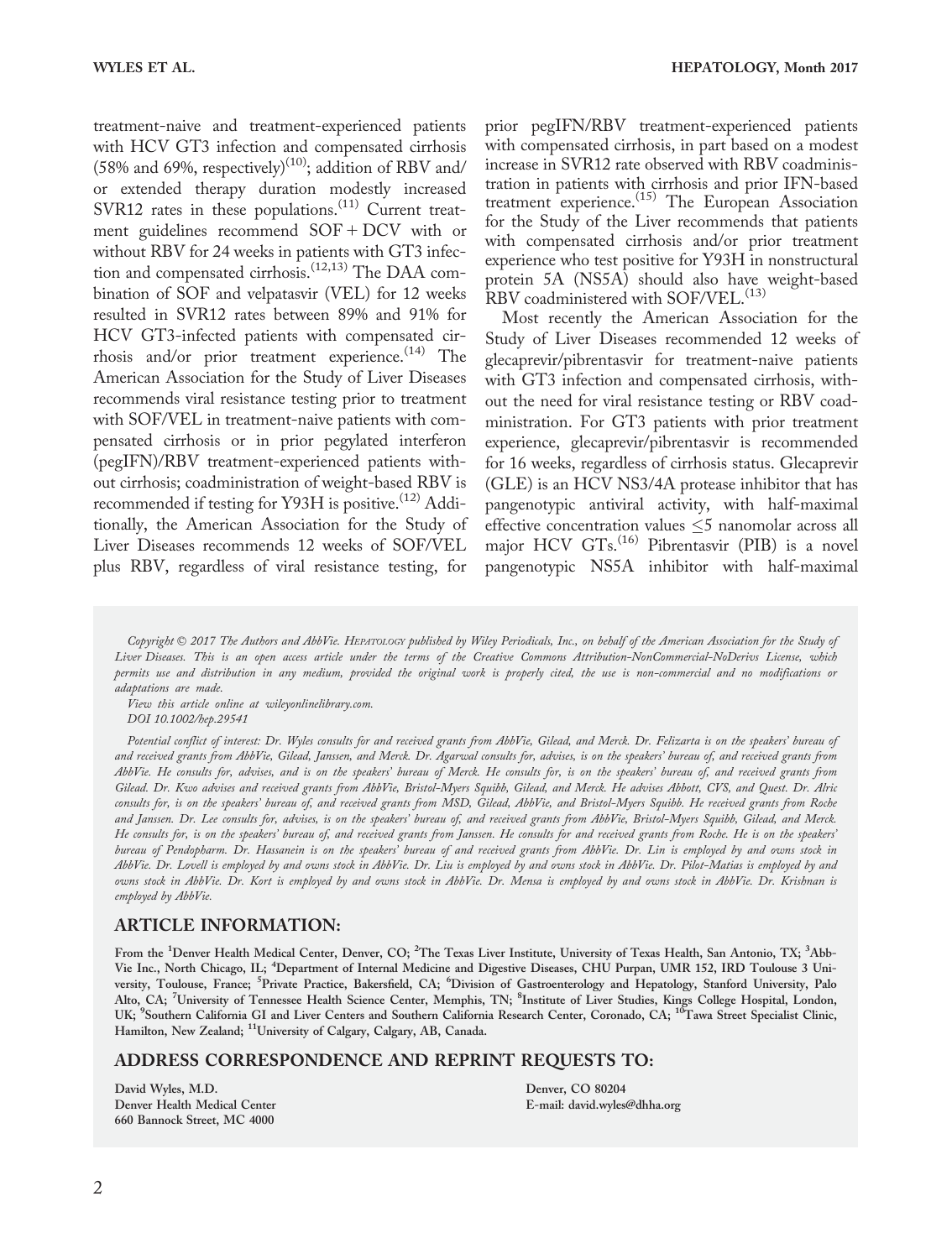

FIG. 1. SURVEYOR-II, Part 3 study design. Patients were enrolled into two arms to be treated with either 12 weeks (arm A) or 16 weeks (arm B) of G/P. Treatment-naive patients with cirrhosis received 12 weeks of treatment, while those with prior treatment experience and cirrhosis received 16 weeks. Patients with prior treatment experience but without cirrhosis were randomized 1:1 for treatment with either 12 or 16 weeks of G/P. Patients were followed for 24 weeks posttreatment to monitor safety and sustained virologic response. Abbreviations: TE, treatment-experienced; TN, treatment-naive.

effective concentration values of <5 pM across all major HCV GTs and a high barrier to resistance and maintains activity against single–amino acid substitutions known to confer high degrees of resistance to earlier-generation NS5A inhibitors.<sup>(17,18)</sup> Importantly, resistance-associated NS5A substitutions in HCV GT3, such as M28T, A30K, and Y93H, each confer a <2.5-fold increase to the half-maximal effective concentration of PIB. $(17,18)$  In addition, both GLE and PIB have negligible renal excretion and do not require dose adjustment for patients with end-stage renal disease<sup>(19)</sup> and thus are suitable for HCV GT3-infected patients with severe renal impairment, for whom there are currently limited treatment options.

The US Food and Drug Administration and the European Medicines Agency recently approved the RBV-free, once-daily GLE/PIB (G/P) coformulation as a treatment for all six major HCV genotypes in patients without cirrhosis and with compensated cirrhosis.(20) In phase 2 studies of patients with HCV GT3 infection, GLE and PIB for 12 weeks was well tolerated and resulted in SVR12 rates of 92% and 100% in treatment-experienced patients without cirrhosis and treatment-naive patients with compensated cirrhosis, respectively.<sup> $(21)$ </sup> These results supported initiation of SURVEYOR-II Part 3, which further assessed the efficacy and safety of G/P in patients with HCV GT3 infection, including the most difficult-totreat population: those with compensated cirrhosis and/or prior HCV treatment experience.

## Patients and Methods

### STUDY OVERVIEW AND TREATMENT

Part 3 of SURVEYOR-II (NCT02243293) was a phase 3, partially randomized, open-label, multicenter study that assessed the efficacy and safety of G/P in adults with chronic HCV GT3 infection, including those with compensated cirrhosis and/or prior HCV treatment experience. All patients signed informed consent, and the study was conducted in accordance with the International Conference on Harmonization guidelines and the ethics set forth by the Declaration of Helsinki. The full trial protocol is available as part of the [Supporting Information](http://onlinelibrary.wiley.com/doi/10.1002/hep.29541/suppinfo).

#### STUDY DESIGN

A schematic of the trial design is outlined in Fig. 1, and the flow of patients through the trial is shown in [Supporting Fig. S1](http://onlinelibrary.wiley.com/doi/10.1002/hep.29541/suppinfo). Treatment-experienced patients without cirrhosis were randomized 1:1 to receive either 12 or 16 weeks of coformulated GLE (discovered by AbbVie and Enanta) and PIB (G/P). Treatment-naive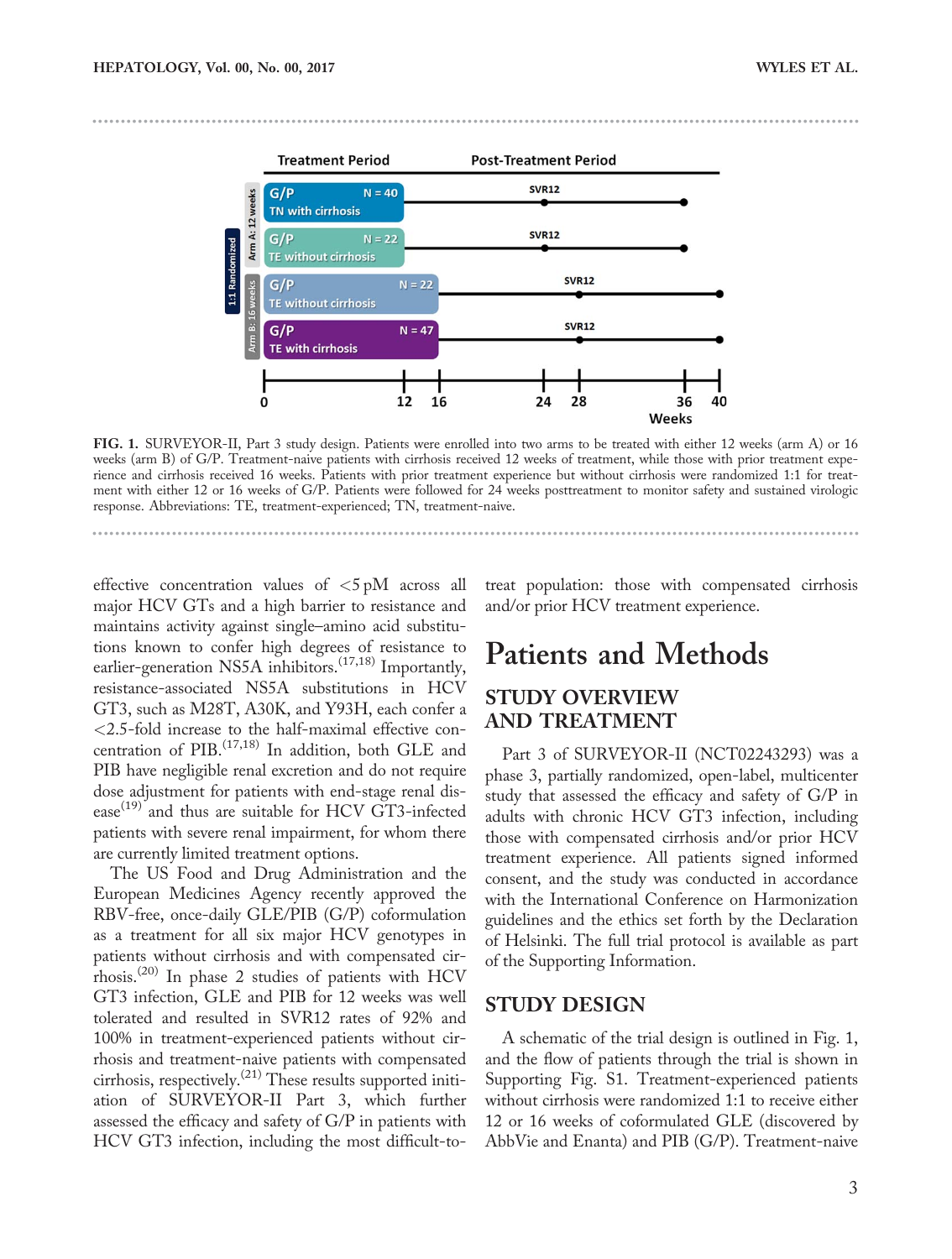or treatment-experienced patients with compensated cirrhosis received G/P for 12 or 16 weeks, respectively. For all patients, G/P was orally dosed once-daily as three 100 mg/40 mg tablets, for a total dose of 300 mg /120 mg.

### PATIENT POPULATION

Patients were screened in the United States, Australia, Canada, France, New Zealand, and the United Kingdom. Patients 18 years of age or older (no upper limit) were eligible if they had chronic HCV GT3 infection with HCV RNA  $>1,000$  IU/mL at screening. Patients were either treatment-naive or treatmentexperienced (previously treated with IFN or pegIFN  $\pm$ RBV or  $SOF + RBV \pm pegIFN$  regimens; those previously treated with NS5A or NS3/4A protease inhibitors were excluded). HCV genotype was assessed with the Versant HCV Genotype Inno LiPA Assay, version 2.0 or higher, or Sanger sequencing of the NS5B region, if necessary. The absence of cirrhosis (e.g., METAVIR score  $\leq$  3, Ishak score  $\leq$  4) was determined by a liver biopsy within 24 months prior to (or during) screening, a transient elastography (e.g., FibroScan) score of < 12.5 kPa within 6 months prior to (or during) screening, or a screening FibroTest score of  $\leq$ 0.48 and an aspartate aminotransferase to platelet ratio index <1. The presence of cirrhosis was delineated by a prior histologic diagnosis of cirrhosis on liver biopsy (e.g., METAVIR score of >3 [including  $3/4$ ], Ishak score of  $>4$ ), a prior transient elastography (e.g., FibroScan) score of  $\geq$  14.6 kPa, or a screening FibroTest score of  $\geq 0.75$  and an aspartate aminotransferase to platelet ratio index >2. Indeterminate FibroScan or FibroTest scores required qualifying liver biopsy or FibroScan (to confirm indeterminate FibroTest scores only) to determine cirrhosis status.

Patient exclusion criteria included coinfection with hepatitis B virus, human immunodeficiency virus, or non-GT3 HCV. Details on laboratory abnormality criteria (e.g., alanine aminotransferase [ALT], platelets, and albumin), as well as all other inclusion and exclusion criteria, are shown in [Supporting Table S1.](http://onlinelibrary.wiley.com/doi/10.1002/hep.29541/suppinfo)

## ASSESSMENT OF EFFICACY, SAFETY, AND VIROLOGIC RESISTANCE

The primary endpoint was the percentage of patients who achieved SVR12 (HCV RNA below the

lower limit of quantification 12 weeks after the end of treatment). Secondary endpoints included the percentage of patients with on-treatment virologic failure and posttreatment relapse. Plasma samples were collected at screening, days 1 and 3, weeks 1 and 2, every other week thereafter during the on-treatment period (or in the event of premature discontinuation), and posttreatment weeks 2, 4, 8, 12, and 24. Plasma HCV RNA levels were determined for each collected sample using the Roche COBAS TaqMan real-time reverse transcriptase PCR assay v2.0 with high pure system. The lower limit of detection for this assay was an HCV RNA of 15 IU/mL, and the lower limit of quantification was 25 IU/mL.

Patients receiving at least one dose of study drug were included in safety analyses, which included assessments of adverse events (AEs), vital signs, physical examinations, electrocardiograms, and laboratory tests. Treatment-emergent AEs were collected from the first administration of study drug until 30 days after study drug discontinuation. Assessment of the relatedness of each AE with respect to study drugs was determined by the treating physician, and the AE, as assigned by the study investigator, was classified using the MedDRA version 19.0 system organ class and preferred term.

Next-generation sequencing was conducted using a 15% detection threshold to detect the presence of baseline polymorphisms in NS3 and NS5A relative to subtype-specific reference sequences. Treatmentemergent substitutions in NS3 and NS5A, defined as substitutions that were present at the time of failure were analyzed for patients who had virologic failure. Additional information on resistance analyses is available in the [Supporting Information](http://onlinelibrary.wiley.com/doi/10.1002/hep.29541/suppinfo).

#### STATISTICAL ANALYSES

No formal statistical hypothesis was to be tested in this study; for this reason, initial patient enrollment goals were not designed to power statistical comparisons but were driven by availability of smaller patient subgroups within the study (e.g., treatmentexperienced patients with cirrhosis). The intent-totreat population was defined as all patients receiving at least one dose of study drug and was used to calculate the percentage of patients achieving SVR12 in each arm. Additional prespecified analyses assessed outcomes in subpopulations within or across arms (e.g., treatment-experienced patients without cirrhosis). All confidence intervals (CIs) were calculated as two-sided 95% CIs using the Wilson score method for binomial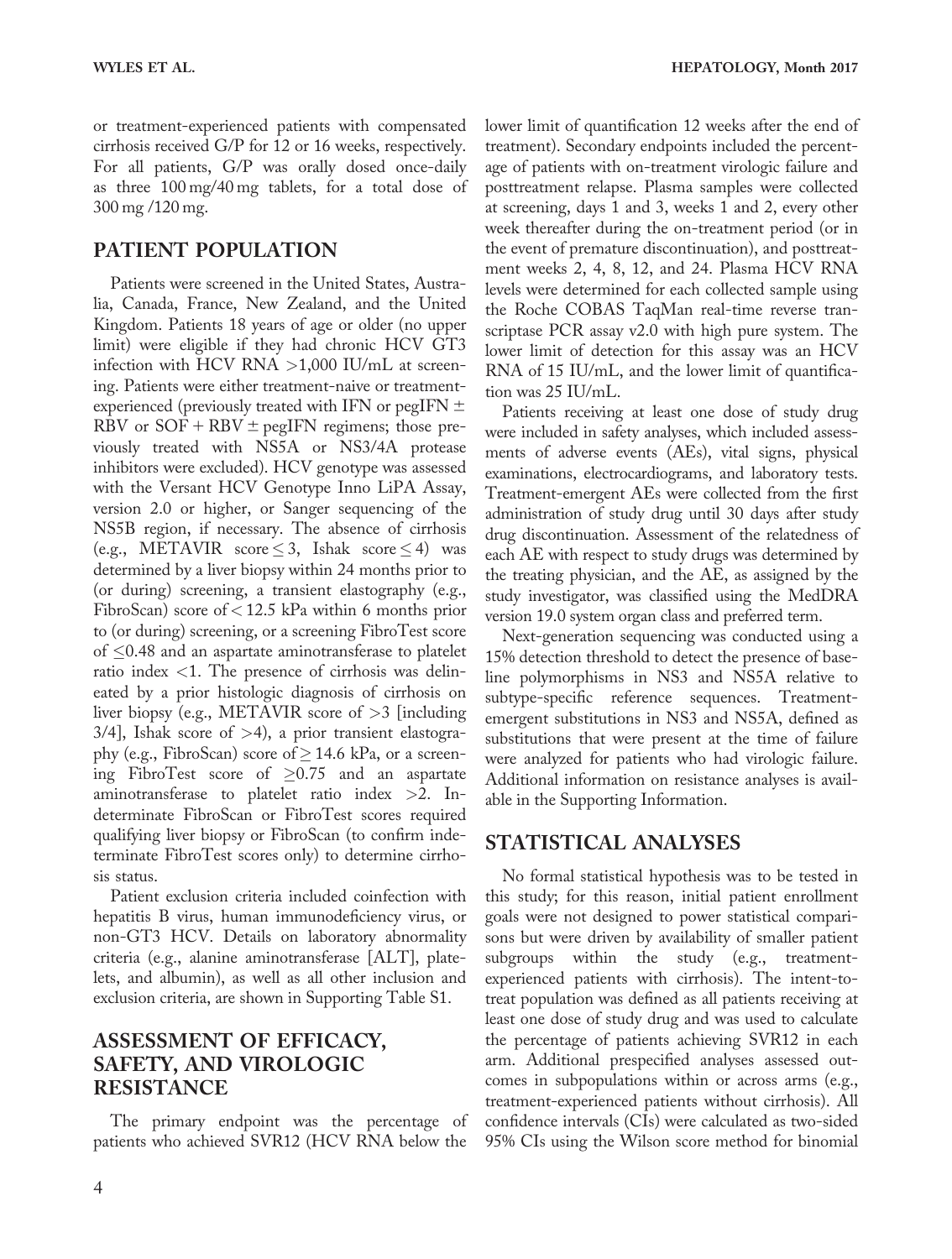|                                                                                                                                                                                                                                                                                                                                                 |                                                                                                                                                      | Arm A (12 Weeks G/P)                                                                                                                                | Arm B (16 Weeks G/P)                                                                                                                                 |                                                                                                                                                         |  |  |
|-------------------------------------------------------------------------------------------------------------------------------------------------------------------------------------------------------------------------------------------------------------------------------------------------------------------------------------------------|------------------------------------------------------------------------------------------------------------------------------------------------------|-----------------------------------------------------------------------------------------------------------------------------------------------------|------------------------------------------------------------------------------------------------------------------------------------------------------|---------------------------------------------------------------------------------------------------------------------------------------------------------|--|--|
|                                                                                                                                                                                                                                                                                                                                                 | 1:1 Randomized                                                                                                                                       |                                                                                                                                                     |                                                                                                                                                      |                                                                                                                                                         |  |  |
| Characteristic                                                                                                                                                                                                                                                                                                                                  | Treatment-Naive With<br>Cirrhosis<br>$(n = 40)$                                                                                                      | Treatment-Experienced<br><b>Without Cirrhosis</b><br>$(n = 22)$                                                                                     | Treatment-Experienced<br><b>Without Cirrhosis</b><br>$(n = 22)$                                                                                      | Treatment-Experienced<br>With Cirrhosis<br>$(n = 47)$                                                                                                   |  |  |
| Male, n (%)<br>White race, n (%)<br>Age, median years (range)<br>IL28B non-CC genotype<br>BMI, median kg/m <sup>2</sup> (range)<br>HCV RNA, median log <sub>10</sub> IU/mL (range)<br>Baseline ALT, mean U/L (±SD)<br>Total bilirubin, mean mg/dL (±SD)<br>Platelets, median $\times$ 10 <sup>9</sup> /L (range)<br>Albumin, median g/L (range) | 24 (60)<br>37 (93)<br>56 (36-70)<br>20(50)<br>$29(21-51)$<br>$6.2(4.2-7.1)$<br>127.1 $(\pm 94.0)$<br>$0.67 (\pm 0.34)$<br>140 (64-405)<br>39 (29-47) | 14(64)<br>17(77)<br>56 (35-68)<br>15(68)<br>26 (19-42)<br>$6.6(5.1-7.5)$<br>92.2 $(\pm 54.7)$<br>$0.52 \ (\pm 0.17)$<br>210 (105-291)<br>41 (35-45) | 14(64)<br>20(91)<br>59 (29-66)<br>19(86)<br>28 (22-48)<br>$6.1 (4.7 - 7.3)$<br>78.6 $(\pm 65.8)$<br>$0.60~(\pm 0.22)$<br>235 (132-365)<br>42 (38-48) | 36(77)<br>42 (89)<br>59 (47-70)<br>34 (72)<br>$27(21-42)$<br>$6.5(4.6-7.2)$<br>120.5 $(\pm 82.1)$<br>$0.76$ ( $\pm$ 0.45)<br>123 (62-315)<br>40 (33-47) |  |  |
| Prior treatment history, n (%)<br>Naive<br>IFN/pegIFN $\pm$ RBV<br>$SOF + RBV \pm$ pegIFN                                                                                                                                                                                                                                                       | 40 (100)<br>0<br>0                                                                                                                                   | $\mathbf 0$<br>14(64)<br>8(36)                                                                                                                      | 0<br>13(59)<br>9(41)                                                                                                                                 | $\mathbf 0$<br>22 (47)<br>25(53)                                                                                                                        |  |  |
| Baseline fibrosis stage,* n (%)<br>$FO-F1$<br>F <sub>2</sub><br>F <sub>3</sub><br>F4                                                                                                                                                                                                                                                            | 0<br>0<br>$\Omega$<br>40 (100)                                                                                                                       | 11(50)<br>4(18)<br>7(32)<br>0                                                                                                                       | 15(68)<br>2(9)<br>5(23)<br>0                                                                                                                         | 0<br>0<br>$\Omega$<br>47 (100)                                                                                                                          |  |  |
| Child-Pugh score, n (%)<br>5<br>6                                                                                                                                                                                                                                                                                                               | 35 (88)<br>5(13)                                                                                                                                     | 0<br>0                                                                                                                                              | 0<br>0                                                                                                                                               | 37(79)<br>10(21)                                                                                                                                        |  |  |
| Baseline polymorphisms, n (%)*<br>Any polymorphism<br>NS3 only<br>NS5A only<br>Both NS3 and NS5A                                                                                                                                                                                                                                                | 10(26)<br>1(3)<br>9(23)<br>0                                                                                                                         | 6(27)<br>$\Omega$<br>6(27)<br>0                                                                                                                     | 3(14)<br>$\Omega$<br>3(14)<br>0                                                                                                                      | 7(15)<br>1(2)<br>6(13)<br>0                                                                                                                             |  |  |

#### TABLE 1. Patient Demographics and Baseline Characteristics

\*Data missing for 1 patient in arm A (column 1) and 1 patient in arm B (column 3); percentages calculated with modified numbers reflecting this. Baseline polymorphisms detected by next-generation sequencing at a 15% threshold in samples that had sequences available for both targets at amino acid positions 155, 156, and 168 in NS3 and 24, 28, 30, 31, 58, 92, and 93 in NS5A. † Abbreviations: BMI, body mass index; IL28B, interleukin 28.

proportions. Statistical summaries were performed using SAS software.

## Results

## BASELINE PATIENT DEMOGRAPHICS

In total, 189 patients were screened between January 15, 2016, and April 5, 2016; 57 patients failed screening, and 132 patients with HCV GT3 infection were enrolled and 131 were treated ([Supporting Fig. S1\)](http://onlinelibrary.wiley.com/doi/10.1002/hep.29541/suppinfo). Forty-four treatment-experienced patients without cirrhosis were randomized (1:1) to receive either 12 or 16 weeks of G/P. Among patients with compensated cirrhosis, 40 treatment-naive patients were assigned to

G/P for 12 weeks, while 47 treatment-experienced patients were assigned to 16 weeks of G/P treatment. Overall, a majority of patients were male (67%) and white (89%), and the mean baseline HCV RNA was 6.20 log<sub>10</sub> IU/mL. Among patients with prior HCV treatment experience (with or without cirrhosis), 46% (42/91) had prior SOF-based treatment; 37 of them were previously treated with SOF plus RBV alone, while 5 were treated with SOF plus pegIFN/RBV. Baseline NS5A polymorphisms were detected in 24/ 129 (19%) patients. Demographics and baseline characteristics were comparable among the treatmentexperienced patients without cirrhosis randomized to 12 or 16 weeks of treatment. Complete patient demographics and baseline characteristics are available in Table 1.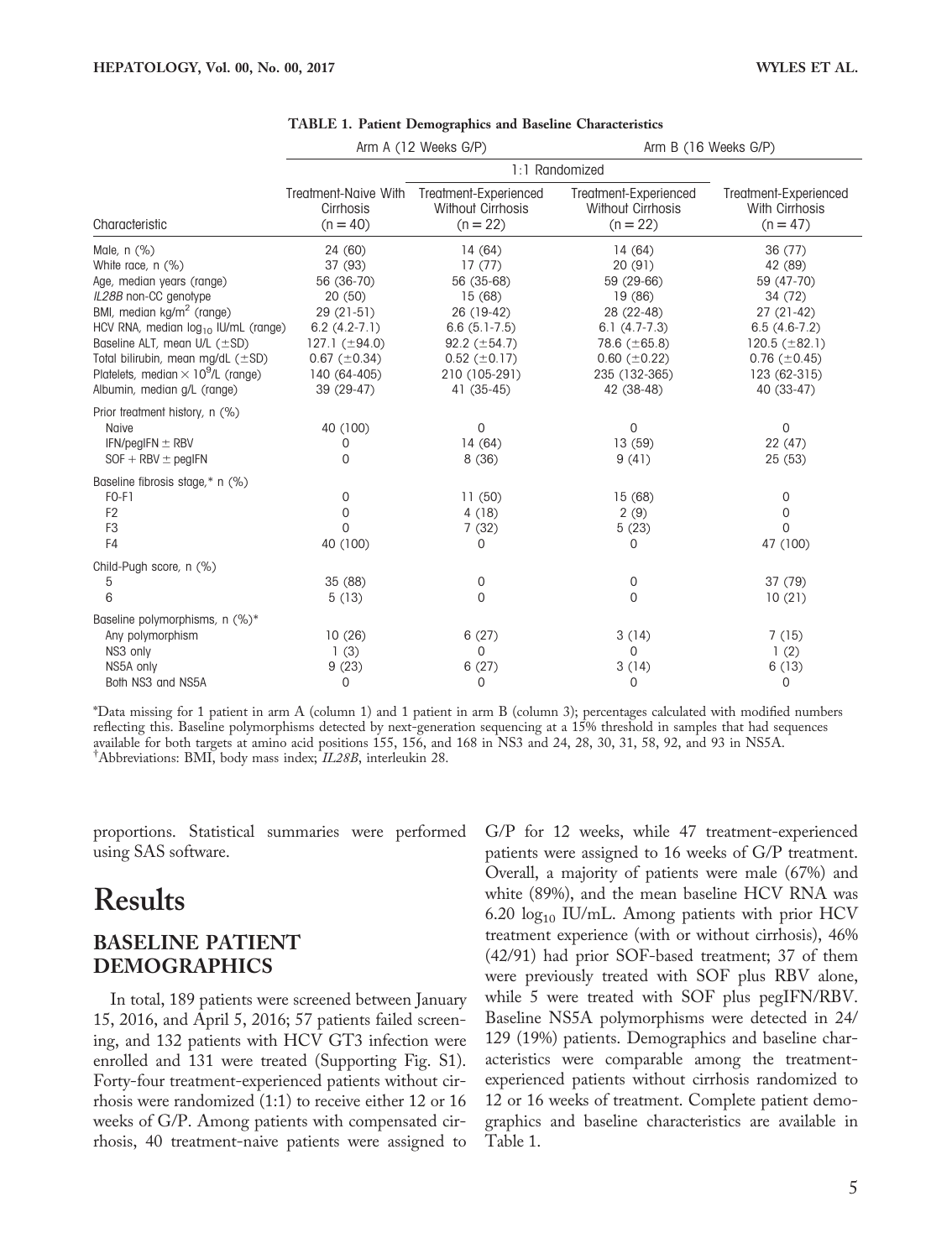

FIG. 2. The numbers and percentages of patients who achieved SVR12 in each treatment arm are summarized. Treatment-naive patients with compensated cirrhosis were treated with G/P for 12 weeks, and patients with both compensated cirrhosis and prior treatment experience were treated for 16 weeks. Patients without cirrhosis who had prior treatment experience were randomized 1:1 to receive either 12 or 16 weeks of G/P. Two-sided 95% CIs were calculated using the Wilson score method for binomial proportions. Abbreviation: TE, treatment.

#### EFFICACY

In nonrandomized patients with cirrhosis, treatment-naive patients treated for 12 weeks had an SVR12 rate of 98% (39/40, 95% CI 87-99), with no virologic failures (one patient had missing SVR12 data due to being lost to follow-up but did achieve SVR4), and those with prior treatment experience had an SVR12 rate of 96% (45/47; 95% CI 86-99) after 16 weeks of G/P treatment (Fig. 2). Treatmentexperienced patients without cirrhosis received either 12 or 16 weeks of G/P treatment; the SVR12 rates were 91% (20/22; 95% CI 72-97) and 95% (21/22; 95% CI 78-99), respectively; within this population, the difference in SVR12 for patients receiving 12 and

16 weeks of treatment was  $-4.5\%$  (95% CI  $-23.6$  to 13.9) with two relapses and one relapse in each arm, respectively. One treatment-experienced patient with cirrhosis (16-week arm) had virologic breakthrough; this patient had study drug exposures >50% lower than average at most study visits, with suspected noncompliance. Among all patients with virologic failure, treatment-emergent substitutions detected at the time of failure included Y56H, A156G, or Q168R in NS3 and A30K, L31F, or Y93H in NS5A (Table 2). Ontreatment response at weeks 4, 8, 12, and 16 (as applicable) are shown in [Supporting Table S2.](http://onlinelibrary.wiley.com/doi/10.1002/hep.29541/suppinfo)

Patients with prior SOF-based treatment experience had a 98% (41/42; 95% CI 88-99) SVR12 rate. Patients with compensated cirrhosis had an SVR12 rate of 97% (84/87; 95% CI 90-99) compared to 93% (41/44; 95% CI 82-98) for those without cirrhosis (Table 3). Additionally, the SVR12 rates in those without and those with baseline NS3 polymorphisms were 96% (105/109; 95% CI 91-99) and 95% (18/19; 95% CI 75-99), respectively. Among all patients with cirrhosis (including those with prior treatment experience), the SVR12 rates in those without and those with baseline NS5A polymorphisms were 97% (68/70; 95% CI 90-99) and 100% (15/15; 95% CI 80-100), respectively. Among treatment-experienced patients without cirrhosis, the SVR12 rate in those without NS5A polymorphisms was 100% (34/34; 95% CI 90- 100); for those with NS5A polymorphisms treated for 12 weeks or 16 weeks, 4/6 and 2/3 achieved SVR12, respectively [\(Supporting Table S3](http://onlinelibrary.wiley.com/doi/10.1002/hep.29541/suppinfo)). Across all patients, baseline NS5A polymorphisms A30K/M/R/S/T/V and Y93H were the most frequent, detected in 12 (9.3%, 2 with A30K) and 8 (6%) patients, respectively ([Supporting Table S4](http://onlinelibrary.wiley.com/doi/10.1002/hep.29541/suppinfo)). Seven of 8 patients with Y93H in NS5A achieved SVR12 [\(Supporting Table S3\)](http://onlinelibrary.wiley.com/doi/10.1002/hep.29541/suppinfo). In addition, 10 of 12 patients with polymorphisms at NS5A amino acid position 30 achieved SVR12.

TABLE 2. Patients with Virologic Failure: NS3 and NS5A Variants at Baseline and Time of Failure

| Prior HCV<br>Treatment<br>Duration<br>Treatment |            |                               |                             | NS3 Variants |                 | NS5A Variants |                 |               |
|-------------------------------------------------|------------|-------------------------------|-----------------------------|--------------|-----------------|---------------|-----------------|---------------|
|                                                 |            | Cirrhosis:<br><b>Fibrosis</b> | Baseline HCV<br>RNA (IU/mL) | Failure      | <b>Baseline</b> | At Failure    | <b>Baseline</b> | At Failure    |
| 12 weeks                                        | pegIFN/RBV | $No: FO-F1$                   | 8,140,000                   | Relapse      | None            | None          | Y93H            | Y93H          |
| 12 weeks                                        | pegIFN/RBV | No: F2                        | 15,700,000                  | Relapse      | None            | None          | A30K            | $A30K + Y93H$ |
| 16 weeks                                        | pegIFN/RBV | $No: FO-F1$                   | 18,900,000                  | Relapse      | None            | Y56H+Q168R    | A30K            | $A30K + Y93H$ |
| 16 weeks                                        | SOF/RBV    | Yes: F4                       | 2,840,000                   | Relapse      | None            | None          | None            | $L31F+Y93H$   |
| 16 weeks                                        | pegIFN/RBV | Yes: F4                       | 17,400,000                  | Breakthrough | A166S           | A156G+A166S   | None            | $A30K + Y93H$ |

Variants were present in  $\geq$ 15% of viral population as detected by next-generation sequencing; variants assessed at NS3 positions 36, 43, 54, 55, 56, 80, 155, 156, 166, and 168 and NS5A positions 24, 28, 29, 30, 31, 32, 58, 92, and 93.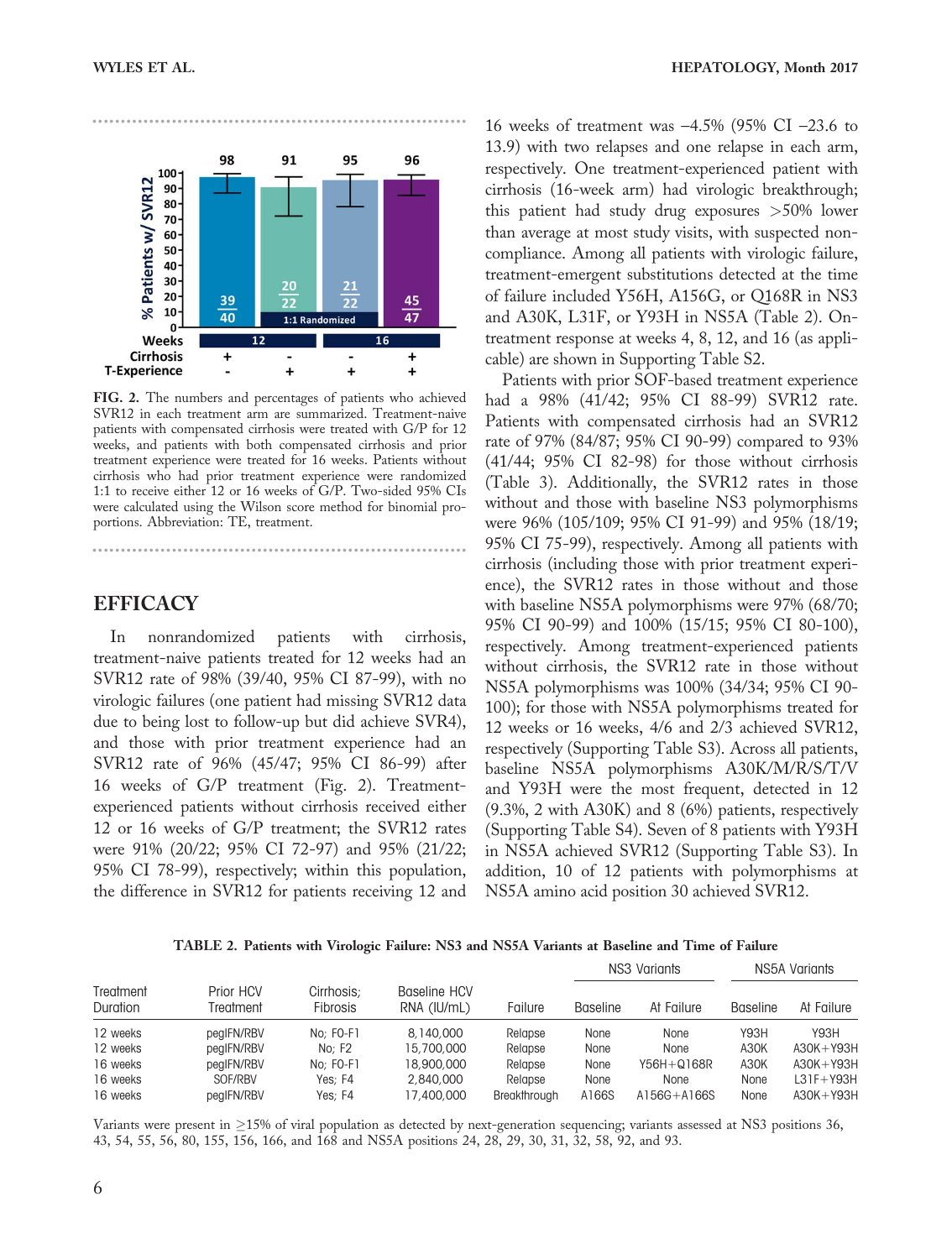| TABLE 3. SVR12 Rates for Key Patient Subgroups |  |  |  |
|------------------------------------------------|--|--|--|
|------------------------------------------------|--|--|--|

| Patient Subgroup      | n/N   | <b>SVR12</b><br>$(95\% \, \text{Cl})$ |
|-----------------------|-------|---------------------------------------|
| Treatment duration    |       |                                       |
| 12 weeks              | 59/62 | 95% (87-98)                           |
| 16 weeks              | 66/69 | 96% (88-99)                           |
| Prior HCV treatment   |       |                                       |
| Naive                 | 39/40 | 98% (87-99)                           |
| Any experience        | 86/91 | 95% (88-98)                           |
| SOF-based             | 41/42 | 98% (88-99)                           |
| Compensated cirrhosis |       |                                       |
| With                  | 84/87 | 97% (90-99)                           |
| Without               | 41/44 | 93% (82-98)                           |

## SAFETY, AEs, AND LABORATORY ABNORMALITIES

The majority of AEs were classified as mild, and no patients prematurely discontinued study drug due to AEs (Table 4). Fatigue and headache were the only AEs reported in >10% of total patients across both treatment arms, at 22% and 19%, respectively. Six serious AEs were reported; none were attributed to study drugs by investigators, and none of the patients discontinued study drug ([Supporting Table S5\)](http://onlinelibrary.wiley.com/doi/10.1002/hep.29541/suppinfo). The type and frequency of AEs appeared similar between 12 week and 16-week durations of G/P treatment. No hepatic decompensation events were observed.

No patients experienced clinically significant ALT elevations. Two treatment-experienced patients without cirrhosis (12-week treatment arm) and with baseline elevated ALT (one had grade 2 and one grade 3 ALT levels at baseline) had post-nadir grade 3 increases in ALT (from a previous grade 2) within the first 8 days of treatment; this is consistent with the expected physiologic range of fluctuation in patients with high baseline ALT levels. The ALT elevations were not associated with bilirubin elevations or AEs and thereafter steadily decreased without intervention or interruption of study drug. Both patients completed treatment and had SVR12. One patient with baseline elevated grade 2 bilirubin had sporadic increases in total bilirubin with indirect predominance to grade 3 at treatment weeks 1, 12, and 16, without concomitant ALT elevations. This patient completed treatment without interruption and had SVR12.

## **Discussion**

The patient population treated with G/P in Part 3 of SURVEYOR-II included some of the most difficult-totreat patients with HCV infection, incorporating many current and historic negative predictors of response to HCV therapy; the treated population, including patients with HCV genotype 3, compensated cirrhosis, and prior treatment experience (including treatment with SOFbased regimens), was the largest such patient group to date.<sup>(10,11</sup>,14) Among patients with GT3 infection and compensated cirrhosis, treatment with 12 and 16 weeks of RBV-free G/P yielded high rates of SVR12 in treatment-naive and treatment-experienced patients, respectively. Additionally, the regimen was well tolerated

|                                                                                                                                                       | Arm A (12 Weeks G/P)                            |                                                                 | Arm B (16 Weeks G/P)                                            |                                                       |  |
|-------------------------------------------------------------------------------------------------------------------------------------------------------|-------------------------------------------------|-----------------------------------------------------------------|-----------------------------------------------------------------|-------------------------------------------------------|--|
| Event, $n$ $(\%)$                                                                                                                                     |                                                 | 1:1 Randomized                                                  |                                                                 |                                                       |  |
|                                                                                                                                                       | Treatment-Naive<br>With Cirrhosis<br>$(n = 40)$ | Treatment-Experienced<br><b>Without Cirrhosis</b><br>$(n = 22)$ | Treatment-experienced<br><b>Without Cirrhosis</b><br>$(n = 22)$ | Treatment-Experienced<br>With Cirrhosis<br>$(n = 47)$ |  |
| Any AE<br>Serious AE<br>Serious AE related to study drugs<br>AE leading to study drug d/c                                                             | 32 (80)<br>1(3)<br>0<br>0                       | 12(55)<br>(5)<br>0                                              | 17(77)<br>1(5)<br>0                                             | 34 (72)<br>3(6)<br>$\Omega$                           |  |
| AEs occurring in $>10\%$ of patients<br>Fatigue<br>Headache                                                                                           | 5(13)<br>10(25)                                 | 4(18)<br>5(23)                                                  | 4(18)<br>4(18)                                                  | 16(34)<br>6(13)                                       |  |
| Key laboratory abnormalities,* n (%)<br>$ALT$ <sup>1</sup><br>Grade $> 3$ ( $> 5 \times$ ULN)<br>Total bilirubin<br>Grade $>$ 3 ( $>$ 3 $\times$ ULN) | 0<br>0                                          | 2(9)<br>0                                                       | $\Omega$<br>0                                                   | $\Omega$<br>1(2)                                      |  |

#### TABLE 4. AEs and Key Laboratory Abnormalities

\*Laboratory abnormalities based on the Common Terminology Criteria for Adverse Events, version 4.

† ALT must have been increased post nadir in grade.

Abbreviations: d/c, discontinuation; ULN, upper limit of normal.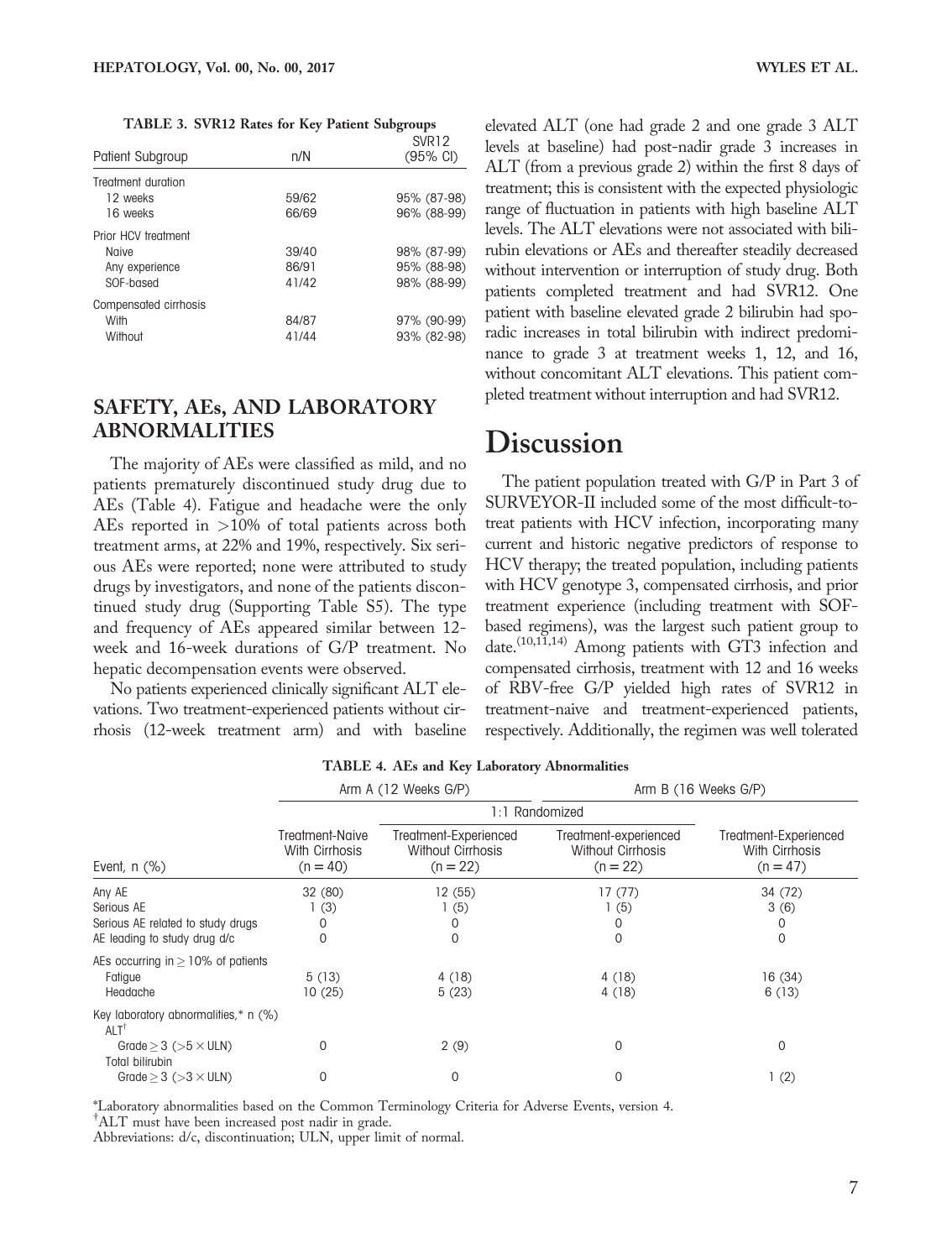with no serious AEs related to study drug and no AEs leading to study drug discontinuation.

Treatment options for patients with HCV GT3 infection and compensated cirrhosis and/or prior treatment experience are currently limited and often require testing for baseline polymorphisms and/or coadministration of RBV or treatment duration of 24 weeks to maximize SVR12 rates. Due to higher rates of relapse observed with SOF/VEL treatment in GT3-infected patients with NS5A polymorphisms, particularly those with Y93H (20%  $[3/15]$  relapse rate<sup>(22)</sup>), pretreatment testing for the presence of Y93H is recommended when using this regimen for patients with treatment experience and/ or cirrhosis.(12,13) Coadministration of RBV with SOF/ VEL is recommended: if a patient has prior SOFcontaining therapy experience, if Y93H is present upon testing,  $(12,13)$  or regardless of baseline polymorphism testing for patients with both treatment experience and cirrhosis.(12) Similarly, among GT3-infected patients with treatment experience and/or cirrhosis, RBV coadministration is recommended when using the combination of SOF plus DCV in patients with baseline Y93H or regardless of baseline polymorphism testing for patients with both prior treatment experience and compensated cirrhosis. Extended 24-week treatment duration of SOF/ DCV is also recommended for all patients with cirrhosis.<sup>(10,11)</sup> In vitro, the Y93H polymorphism results in a >100-fold reduction in VEL susceptibility and a  $>$ 3,700-fold reduction in DCV susceptibility.<sup>(22,23)</sup> Similarly, susceptibility to VEL and DCV is reduced by 16 fold and 117-fold, respectively, in the presence of A30K.<sup>(23)</sup> In contrast, these single A30K or Y93H polymorphisms confer minimal changes to in vitro PIB susceptibility (<2.5-fold each). $(17,18)$ 

In this study, treatment with G/P for 12 and 16 weeks achieved 95% or greater rates of SVR12 in treatment-naive and treatment-experienced patients, respectively. While treatment-naive and treatmentexperienced patients with cirrhosis were treated for 12 weeks and 16 weeks, respectively, treatmentexperienced patients without cirrhosis were randomized to either 12 or 16 weeks of G/P treatment, achieving SVR12 rates of 91% (20/22) and 95% (21/22), respectively. The difference in SVR12 rate between 12 and 16 weeks of treatment was driven by a single additional relapse in the 12-week arm, making it difficult to determine the optimal treatment duration for this population based on these results alone. However, results from prior phase 2 studies in treatmentexperienced GT3-infected patients without cirrhosis treated for 12 weeks demonstrated a similar tendency toward lower efficacy, with an SVR12 rate of 89% (24/ 27) with two relapses.<sup>(21)</sup> Notably, the 16-week regimen of G/P is now approved by the US Food and Drug Administration and the European Medicines Agency for the treatment of GT3-infected patients with prior treatment experience (with or without cirrhosis), supported by data from prior phase 2 studies and this phase 3 study, demonstrating an overall 96%  $(66/69)$  SVR12 rate in this subpopulation.<sup>(20)</sup>

Among patients with baseline NS5A polymorphisms and compensated cirrhosis  $(n = 15,$  including 5 with Y93H at baseline), all achieved SVR12. Among treatment-experienced patients without cirrhosis, 3 had Y93H at baseline and 2/3 (67%) achieved SVR12; both patients with A30K at baseline had virologic failure. With a limited sample size available and the low prevalence of these polymorphisms in this NS5A inhibitor–naive population, it is difficult to determine the true impact of such polymorphisms on treatment outcome. Prior studies have also reported low prevalence of both the Y93H (8.3%- 8.8%<sup>(11,24)</sup>) and A30K (4.5%-6%<sup>(24,25)</sup>) polymorphisms in patients with HCV genotype 3. Moreover, as discussed, neither of these polymorphisms has a significant impact on *in vitro* susceptibility to  $PIB<sup>(18)</sup>$  In support of these data, per the US Food and Drug Administration and European Medicines Agency product use labels, GT3-infected patients with compensated cirrhosis and/or prior treatment experience do not require viral resistance testing prior to treatment with  $G/P<sup>(20)</sup>$ 

Altogether, the efficacy results from this study demonstrate that G/P is an all-oral DAA regimen with high cure rates that does not require RBV coadministration in HCV GT3-infected patients, regardless of other traditional negative predictors of response such as prior treatment experience or compensated cirrhosis. Retreatment of patients who had virologic failure to G/P therapy may require a regimen with more than two mechanisms of action, such as G/P plus SOF, which is a DAA combination currently being evaluated in an ongoing clinical study (registered clinical trial: NCT02939989).

Treatment with G/P was safe and well tolerated, regardless of treatment duration or baseline patient characteristics. Previous-generation NS3/4A protease inhibitor–containing regimens have been associated with AEs, including severe rash, marked hyperbilirubinemia, neutropenia, anemia, and elevated ALT, particularly in patients with cirrhosis.<sup> $(26)$ </sup> However, all of these events were absent or rarely observed in SURVEYOR-II Part 3, even in patients with compensated cirrhosis. No patients discontinued or interrupted study drugs due to AEs. Moreover, there were no incidences of drug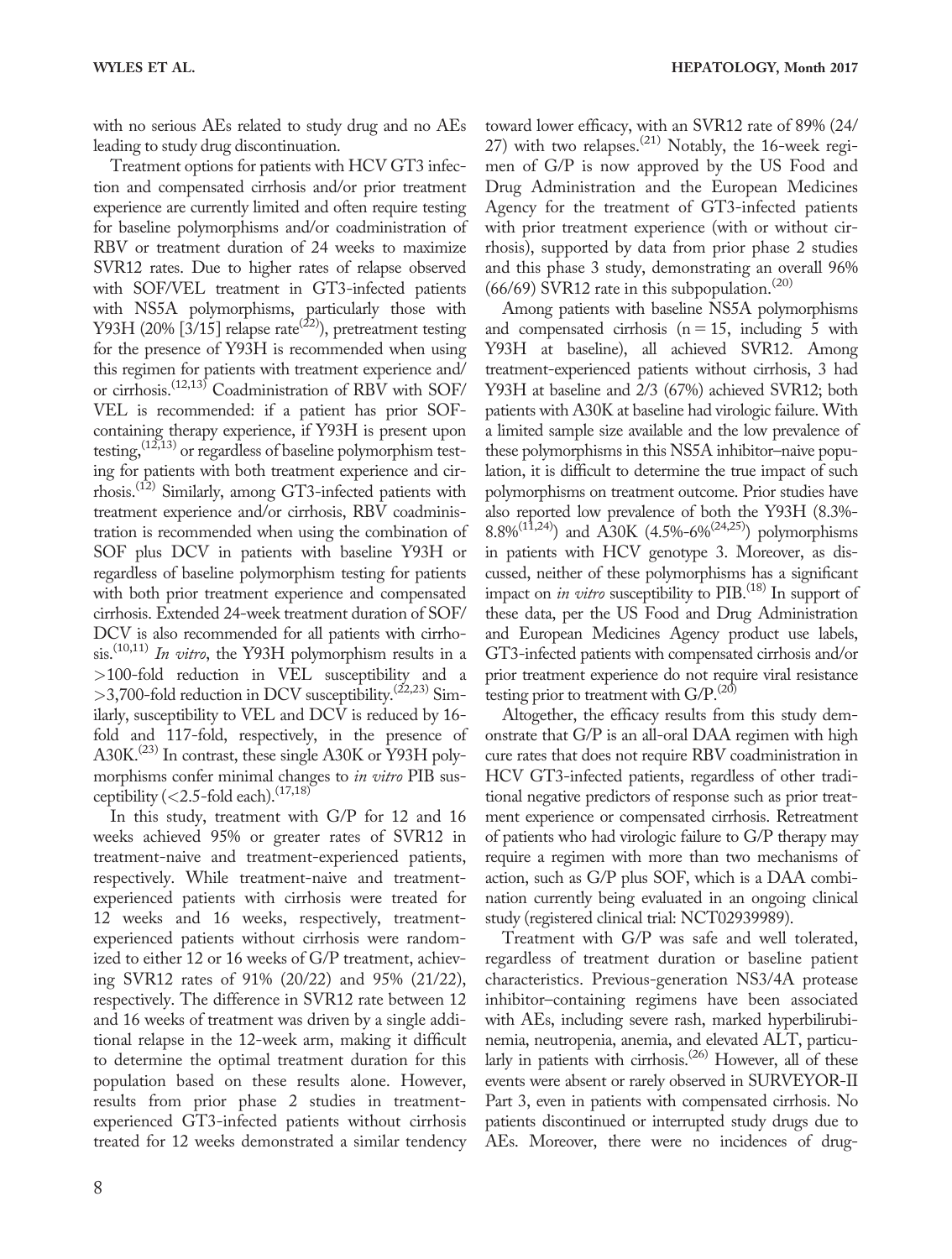induced liver injury or hepatic decompensation. Overall, the safety profile of patients with compensated cirrhosis was similar to that of those without cirrhosis. Serious AEs reported in this study were uncommon  $(n = 6)$ , and none were deemed related to study drugs. The most commonly reported AEs were fatigue and headache, and they were reported at rates similar to placebo control groups in other clinical trials.(27,28)

A potential limitation of this study was the relatively low patient number within individual subpopulations (e.g., treatment-experienced patients without cirrhosis). However, these patient numbers are not inconsistent with other studies within similar subpopulations. $(11,14)$ Moreover, the largest cohort was patients with both treatment experience and cirrhosis ( $n = 47$ ), with a sample size larger than evaluated in other studies; an SVR12 rate of 96% was observed in this more difficultto-cure population after 16 weeks of G/P treatment. Finally, GT3-infected patients with prior exposure to NS5A inhibitor–containing regimens were not studied here; thus, the impact of treatment-emergent NS5A resistance–associated substitutions on the efficacy of G/ P in this patient subpopulation is currently unknown.

In summary, SURVEYOR-II Part 3 enrolled and treated some of the most difficult-to-cure HCV patients: those with GT3 infection and prior treatment experience and/or cirrhosis. Overall, the fixed-dose combination of once-daily RBV-free G/P was well tolerated and demonstrated high SVR12 rates ( $\geq$ 95%) in treatment-naive patients with cirrhosis treated for 12 weeks and treatment-experienced patients with or without cirrhosis treated for 16 weeks. Therefore, G/P provides an efficacious and well-tolerated once-daily RBV-free treatment option for patients with HCV genotype 3 and prior treatment experience and/or cirrhosis.

Acknowledgment: AbbVie and the authors would like to express their gratitude to the patients who participated in this study and their families. They also thank all of the participating study investigators and coordinators, particularly Nela Hayes, of AbbVie. Medical writing was provided by Ryan J. Bourgo, Ph.D., of AbbVie.

#### **REFERENCES**

1) Adinolfi LE, Gambardella M, Andreana A, Tripodi MF, Utili R, Ruggiero G. Steatosis accelerates the progression of liver damage of chronic hepatitis C patients and correlates with specific HCV genotype and visceral obesity. HEPATOLOGY 2001;33:1358-1364.

- 2) Fartoux L, Poujol-Robert A, Guechot J, Wendum D, Poupon R, Serfaty L. Insulin resistance is a cause of steatosis and fibrosis progression in chronic hepatitis C. Gut 2005;54:1003-1008.
- 3) Leandro G, Mangia A, Hui J, Fabris P, Rubbia-Brandt L, Colloredo G, et al. Relationship between steatosis, inflammation, and fibrosis in chronic hepatitis C: a meta-analysis of individual patient data. Gastroenterology 2006;130:1636-1642.
- 4) Asselah T, Rubbia-Brandt L, Marcellin P, Negro F. Steatosis in chronic hepatitis C: why does it really matter? Gut 2006;55:123-130.
- 5) Kumar D, Farrell GC, Fung C, George J. Hepatitis C virus genotype 3 is cytopathic to hepatocytes: reversal of hepatic steatosis after sustained therapeutic response. HEPATOLOGY 2002;36:1266-1272.
- 6) Rubbia-Brandt L, Quadri R, Abid K, Giostra E, Male PJ, Mentha G, et al. Hepatocyte steatosis is a cytopathic effect of hepatitis C virus genotype 3. J Hepatol 2000;33:106-115.
- 7) Bochud PY, Cai T, Overbeck K, Bochud M, Dufour JF, Mullhaupt B, et al. Genotype 3 is associated with accelerated fibrosis progression in chronic hepatitis C. J Hepatol 2009;51:655-666.
- 8) De Nicola S, Aghemo A, Rumi MG, Colombo M. HCV genotype 3: an independent predictor of fibrosis progression in chronic hepatitis C. J Hepatol 2009;51:964-966.
- 9) Nkontchou G, Ziol M, Aout M, Lhabadie M, Baazia Y, Mahmoudi A, et al. HCV genotype 3 is associated with a higher hepatocellular carcinoma incidence in patients with ongoing viral C cirrhosis. J Viral Hepat 2011;18:e516-e522.
- 10) Nelson DR, Cooper JN, Lalezari JP, Lawitz E, Pockros PJ, Gitlin N, et al. All-oral 12-week treatment with daclatasvir plus sofosbuvir in patients with hepatitis C virus genotype 3 infection: ALLY-3 phase III study. HEPATOLOGY 2015;61:1127-1135.
- 11) Leroy V, Angus P, Bronowicki JP, Dore GJ, Hezode C, Pianko S, et al. Daclatasvir, sofosbuvir, and ribavirin for hepatitis C virus genotype 3 and advanced liver disease: a randomized phase III study (ALLY-3+). HEPATOLOGY 2016;63:1430-1441.
- 12) American Association for the Study of Liver Diseases, Infectious Diseases Society of America. HCV guidance: recommendations for testing, managing, and treating hepatitis C. [https://www.](https://www.hcvguidelines.org/sites/default/files/full-guidance-pdf/HCVGuidance_September_21_2017_e.pdf) [hcvguidelines.org/sites/default/files/full-guidance-pdf/HCVGuid](https://www.hcvguidelines.org/sites/default/files/full-guidance-pdf/HCVGuidance_September_21_2017_e.pdf)[ance\\_September\\_21\\_2017\\_e.pdf](https://www.hcvguidelines.org/sites/default/files/full-guidance-pdf/HCVGuidance_September_21_2017_e.pdf). Published September 2017.
- 13) European Association for the Study of the Liver. EASL recommendations on treatment of hepatitis C 2016. J Hepatol 2017;66:153-194.
- 14) Foster GR, Afdhal N, Roberts SK, Brau N, Gane EJ, Pianko S, et al. Sofosbuvir and velpatasvir for HCV genotype 2 and 3 infection. N Engl J Med 2015;373:2608-2617.
- 15) Pianko S, Flamm SL, Shiffman ML, Kumar S, Strasser SI, Dore GJ, et al. Sofosbuvir plus velpatasvir combination therapy for treatment-experienced patients with genotype 1 or 3 hepatitis C virus infection: a randomized trial. Ann Intern Med 2015;163: 809-817.
- 16) Ng T, Reisch T, Middleton T, McDaniel K, Kempf D, Lu L, et al. ABT-493, a potent HCV NS3/4A protease inhibitor with broad genotypic coverage [Abstract]. In: 21st Annual Conference on Retroviruses and Opportunistic Infections; March 3-6, 2014; Boston, MA. Abstract 636.
- 17) Ng T, Pilot-Matias T, Tripathi R, Schnell G, Reisch T, Beyer J, et al. Analysis of HCV genotype 2 and 3 variants in patients treated with combination therapy of next generation HCV direct-acting antiviral agents ABT-493 and ABT-530 [Abstract]. In: The International Liver Conference; April 13-17, 2016; Barcelona, Spain; 2016. Abstract 430.
- 18) Ng TI, Krishnan P, Pilot-Matias T, Kati W, Schnell G, Beyer J, et al. In vitro. antiviral activity and resistance profile of the next